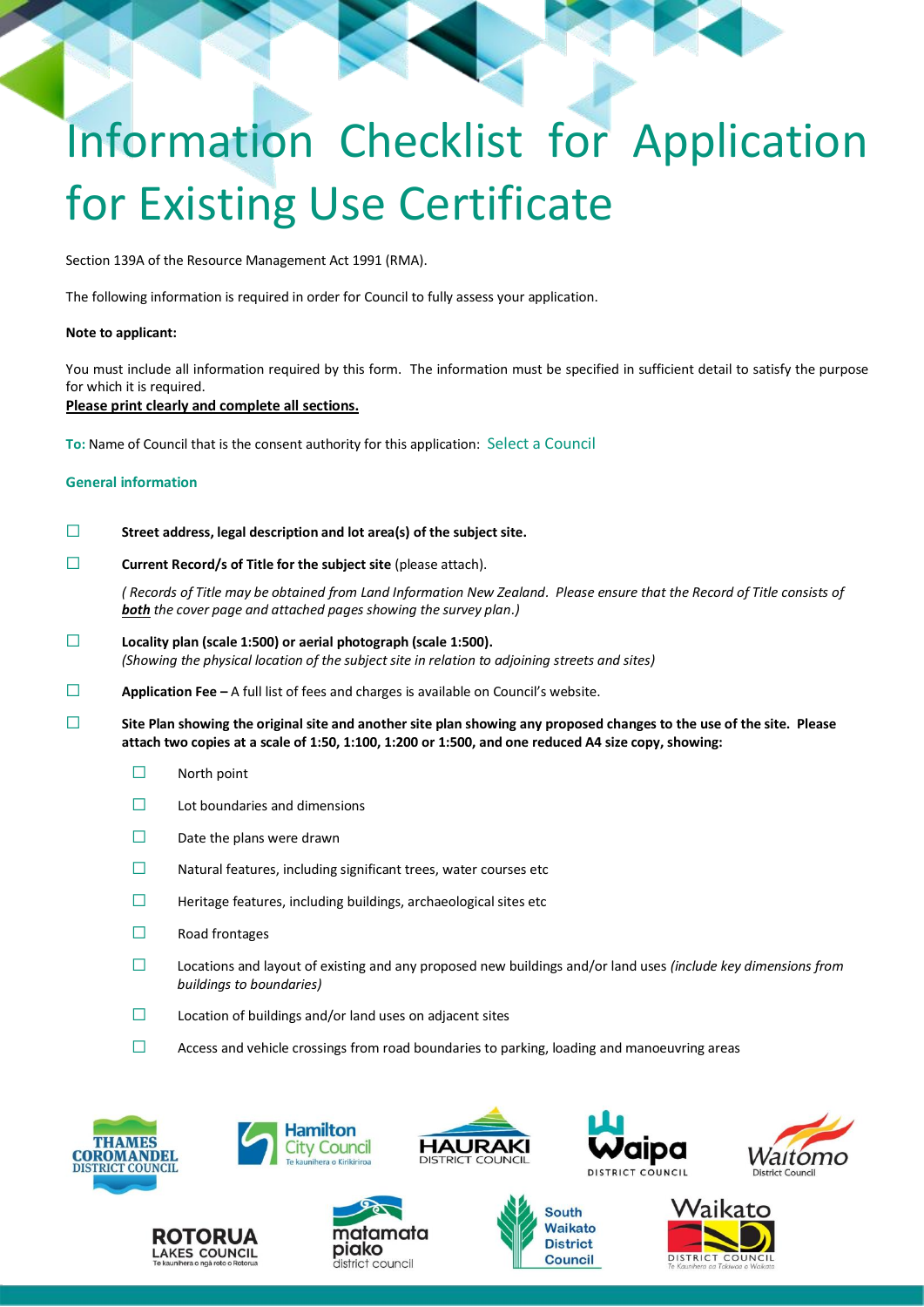- ☐ Position and dimensions of loading spaces
- $\Box$  Layout of all existing and/or proposed parking spaces
- $\Box$  Location and dimensions of service area(s)
- $\Box$  Location and dimensions of living court area(s)
- $\Box$  Original and proposed future contours of the site with contours marked at one-metre intervals
- ☐ Existing and/or proposed landscaping
- ☐ Existing and/or proposed fencing
- ☐ Site coverage calculation
- ☐ Details of any existing or proposed signage *(sign design, dimensions and location)*
- ☐ Existing and/or proposed location of utility services *(water lines, street lights etc)*
- ☐ **Floor Plan(s) showing existing and proposed floor levels in buildings (including additions and alterations) on the site. Please attach two copies on a scale of 1:50, 1:100 or 1:200, and one reduced A4 size copy. The plan(s) should show the following:**
	- ☐ Layout of internal rooms
	- □ Deck areas and balconies
	- $\Box$  Storage and internal parking areas
- ☐ **Elevation drawings showing existing and proposed buildings. Please attach two copies on a scale of 1:50, 1:100 or 1:200, and one reduced A4 size, showing the relationship and appearance of buildings, including:**
	- $\Box$  The natural ground level, and the extent of any earthworks
	- ☐ Existing and finished ground levels
	- $\Box$  Maximum building height and relevant height control plane angle(s)

# **Description of the land use**

Please describe in detail the land use for which you are seeking an existing use certificate: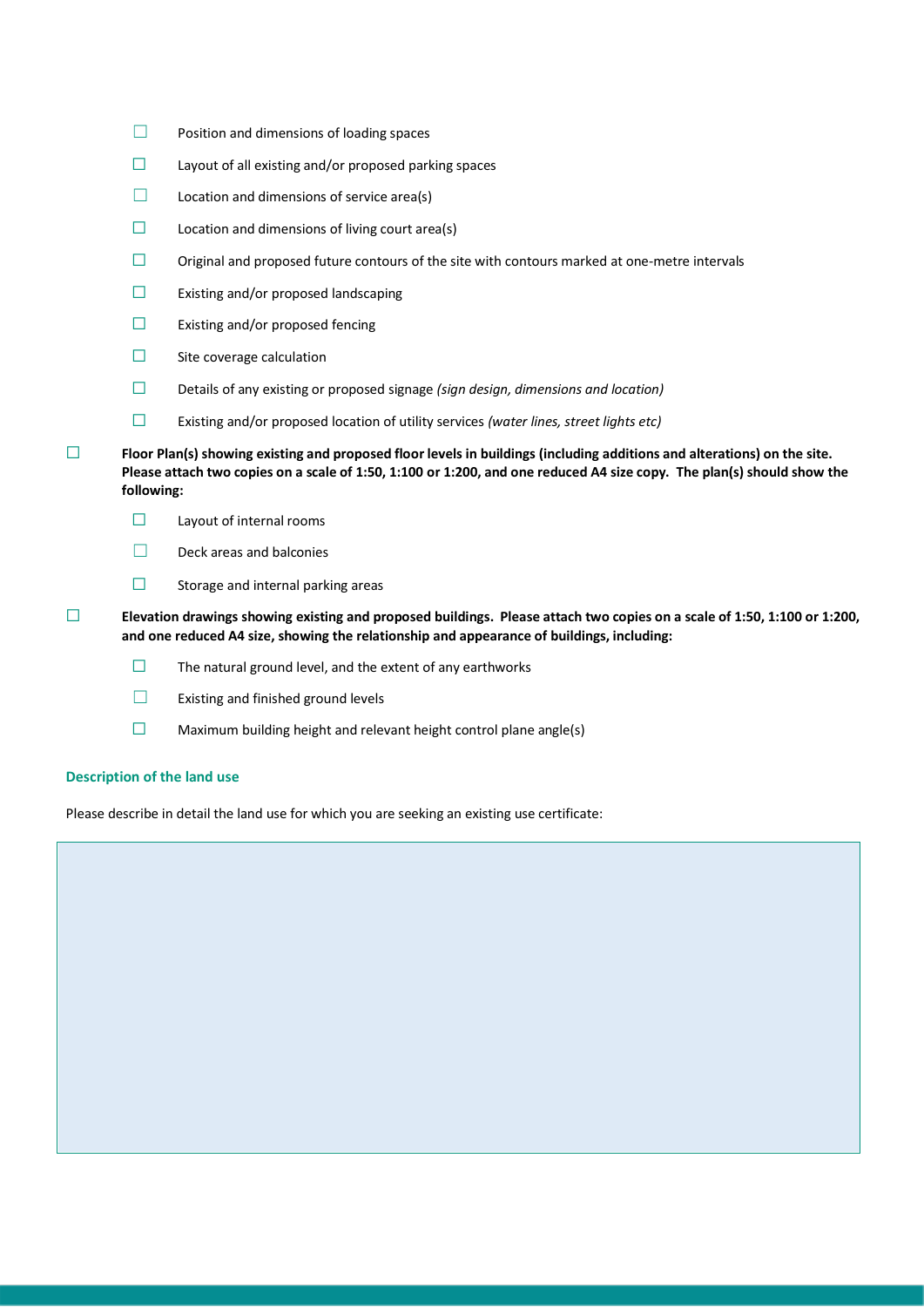# V1 | 01/04/20

| $\Box$                                                                                | Proof of establishment date. Please attach as much of the following as possible, showing evidence of the date the land use<br>was lawfully established: |                                                                                                                                                                                                          |  |  |  |  |
|---------------------------------------------------------------------------------------|---------------------------------------------------------------------------------------------------------------------------------------------------------|----------------------------------------------------------------------------------------------------------------------------------------------------------------------------------------------------------|--|--|--|--|
|                                                                                       | ш                                                                                                                                                       | <b>Business letter (dated)</b>                                                                                                                                                                           |  |  |  |  |
|                                                                                       | H                                                                                                                                                       | Historical photographs (dated)                                                                                                                                                                           |  |  |  |  |
|                                                                                       | ⊔                                                                                                                                                       | Letter from owner-operator etc.                                                                                                                                                                          |  |  |  |  |
|                                                                                       | Ш                                                                                                                                                       | Accounting records (dated)                                                                                                                                                                               |  |  |  |  |
|                                                                                       |                                                                                                                                                         | Other evidence to Council's satisfaction                                                                                                                                                                 |  |  |  |  |
| H                                                                                     | How was the land use lawfully established?                                                                                                              |                                                                                                                                                                                                          |  |  |  |  |
|                                                                                       | $\Box$                                                                                                                                                  | As a Permitted Activity under relevant district plan(s)                                                                                                                                                  |  |  |  |  |
|                                                                                       |                                                                                                                                                         | Before any district plan in existence                                                                                                                                                                    |  |  |  |  |
|                                                                                       | Ш                                                                                                                                                       | Via resource consent or permit                                                                                                                                                                           |  |  |  |  |
|                                                                                       |                                                                                                                                                         | Note: If the existing use of the land was established under an actual or deemed resource consent which has not<br>expired or been cancelled or surrendered, you do not need an existing use certificate. |  |  |  |  |
| Ш                                                                                     | Under what regulations/legislation was the land use established?                                                                                        |                                                                                                                                                                                                          |  |  |  |  |
|                                                                                       | H                                                                                                                                                       | Transitional district plan                                                                                                                                                                               |  |  |  |  |
|                                                                                       | □                                                                                                                                                       | Operative district plan                                                                                                                                                                                  |  |  |  |  |
|                                                                                       | Ш                                                                                                                                                       | Proposed district plan                                                                                                                                                                                   |  |  |  |  |
|                                                                                       |                                                                                                                                                         | Other (please specify)                                                                                                                                                                                   |  |  |  |  |
|                                                                                       |                                                                                                                                                         |                                                                                                                                                                                                          |  |  |  |  |
| Has the land use continued uninterrupted since it was established?<br>ப<br>$\Box$ Yes |                                                                                                                                                         |                                                                                                                                                                                                          |  |  |  |  |
|                                                                                       | $\square$ No                                                                                                                                            |                                                                                                                                                                                                          |  |  |  |  |
| $\Box$                                                                                | If no, when did it stop?                                                                                                                                |                                                                                                                                                                                                          |  |  |  |  |
|                                                                                       |                                                                                                                                                         |                                                                                                                                                                                                          |  |  |  |  |
| $\Box$                                                                                | Assessment of the effects and scale of the land use                                                                                                     |                                                                                                                                                                                                          |  |  |  |  |

*Fully complete the following table comparing the effects of the lawfully established use to the effects of the proposed use/change.*

| Types of Effects | What is provided and what is<br>the magnitude of the effects<br>of the LAWFULLY<br><b>ESTABLISHED USE</b> | What is proposed and what is<br>the magnitude of the effects<br>of the PROPOSED USE | Will the effects of the<br><b>PROPOSED USE be the same</b><br>or similar in character,<br>intensity and scale to the<br>effects of the LAWFULLY<br><b>ESTABLISHED USE?</b> |
|------------------|-----------------------------------------------------------------------------------------------------------|-------------------------------------------------------------------------------------|----------------------------------------------------------------------------------------------------------------------------------------------------------------------------|
|                  |                                                                                                           |                                                                                     |                                                                                                                                                                            |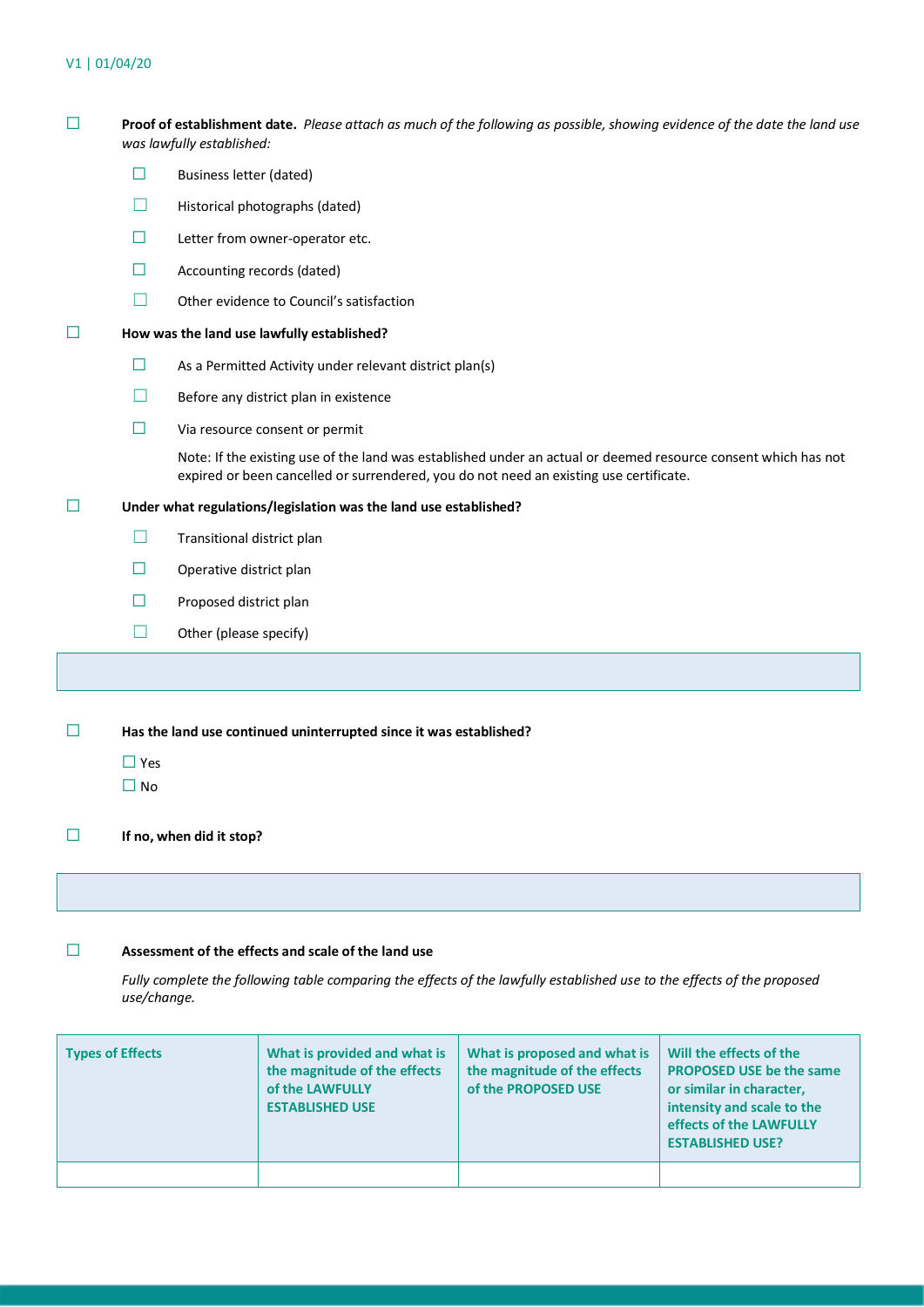| <b>Effects</b>                                    | <b>Lawfully Established Use</b> | <b>Proposed Use</b> | Difference in Effects |
|---------------------------------------------------|---------------------------------|---------------------|-----------------------|
| Size, number and colour of<br>signs               |                                 |                     |                       |
| Size of buildings (m2)                            |                                 |                     |                       |
| <b>Exterior alterations to</b><br>buildings       |                                 |                     |                       |
| Any change to site layout?                        |                                 |                     |                       |
| On-site planting and screening                    |                                 |                     |                       |
| <b>Noise Effects</b>                              | <b>Lawfully Established Use</b> | <b>Proposed Use</b> | Difference in Effects |
| Traffic noise                                     |                                 |                     |                       |
| General noise of activity                         |                                 |                     |                       |
| <b>Traffic and Parking Effects</b>                | <b>Lawfully Established Use</b> | <b>Proposed Use</b> | Difference in Effects |
| Numbers of clients/customers                      |                                 |                     |                       |
| Number of staff                                   |                                 |                     |                       |
| Number of parking spaces                          |                                 |                     |                       |
| Any change in exterior parking<br>layout?         |                                 |                     |                       |
| Any change in vehicle access?                     |                                 |                     |                       |
| Type of goods and services<br>offered             |                                 |                     |                       |
| Hours of operation                                |                                 |                     |                       |
| <b>Glare and Lighting Effects</b>                 | <b>Lawfully Established Use</b> | <b>Proposed Use</b> | Difference in Effects |
| Number, location and type of<br>exterior lighting |                                 |                     |                       |
| Smoke, Fumes, Dust and<br><b>Odour Effects</b>    | <b>Lawfully Established Use</b> | <b>Proposed Use</b> | Difference in Effects |
| Any change in these effects<br>from the proposal? |                                 |                     |                       |
| Any other effects?                                |                                 |                     |                       |

# **Continuity of the land use**

If the land use would now require resource consent to establish under the district plan, please confirm whether or not the use has been continuous since the date it required consent. Provide evidence of continuity of use, for example company records, photos, phone bills etc. If the land use has ceased during this time, state the period for which it ceased.